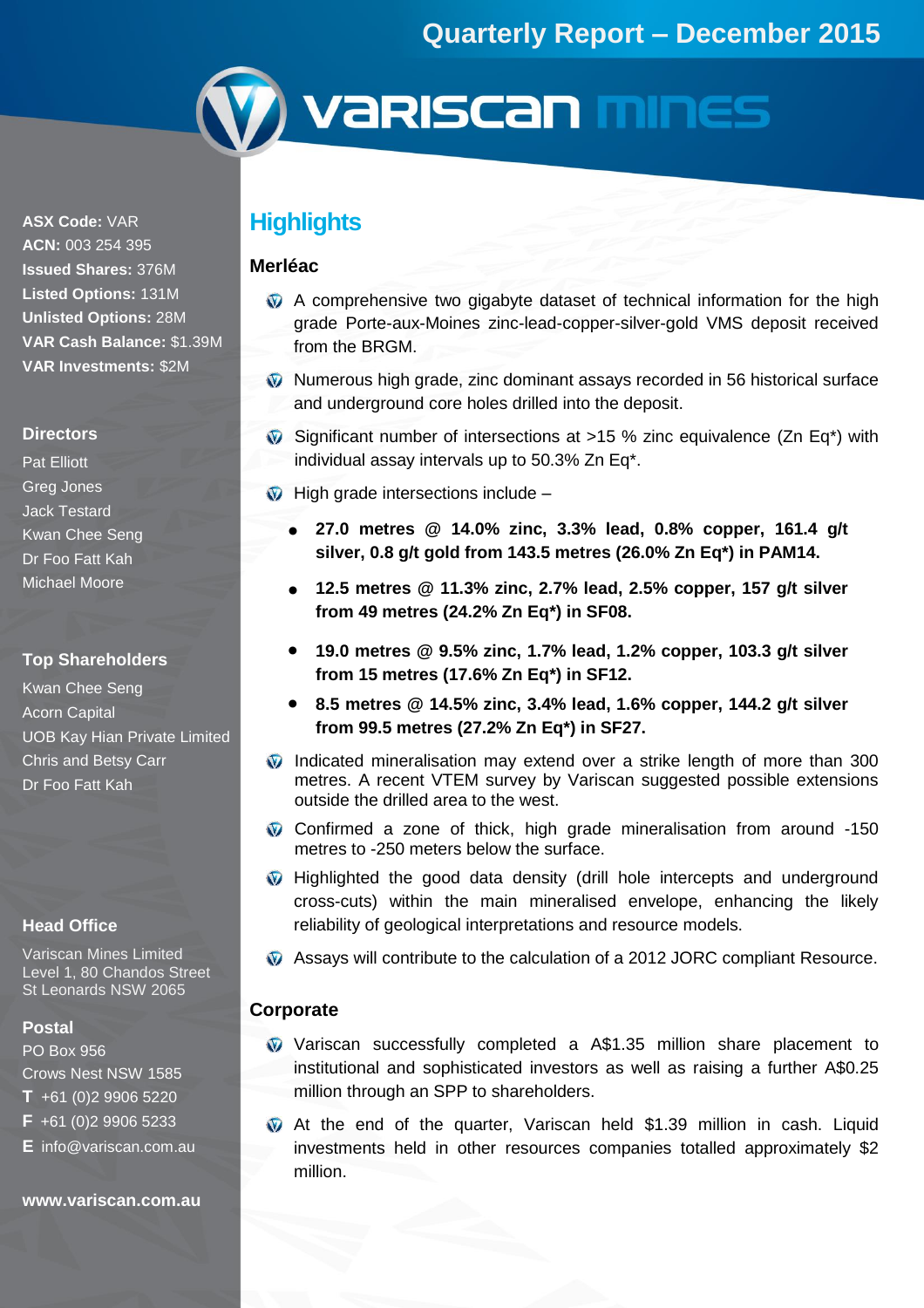

# **Exploration**

## **FRANCE**

#### **MERLÉAC PROJECT**

During the reporting period Variscan continued work on the high-grade Porte-aux-Moines zinc-leadcopper-silver-gold volcanogenic massive sulphide (VMS) deposit within its Merléac licence, Brittany, France.



*Figure 1 - Location of granted Variscan exploration licences.*

In November the Company received a comprehensive two gigabyte dataset from the BRGM (Bureau de Recherches Géologiques et Minières - the French geological survey) generated from its exploration programme at Porte-aux-Moines which included approximately ten kilometres of surface and underground drilling and two kilometres of underground mine development. This work defined zones of high grade zinc-lead-copper-silver-gold mineralization up to 20 metres thick from near surface to a depth of about 300 metres within a stacked massive sulphide system.

The dataset contained scanned copies of all available technical information generated by the BRGM exploration including drill hole logs, assays, mine development, mapping data and metallurgical work.

Variscan commenced converting this data to electronic formats to allow 3D modelling of the deposit and the generation of a 2012 JORC Resource estimate. Progress has been good with survey and assay data for the majority of surface and underground drill holes now captured and modelled into Surpac. Of the 58 holes drilled into Porte-aux-Moines by the BRGM, base metal and silver assays have been received for 56, with a small proportion of holes also analysed for gold.

In summary, the recent work by Variscan (ASX announcement 14 December 2015) has -

**1.** Confirmed the overall high grade nature of the deposit. A significant number of intersections at >15 % zinc equivalence have been recorded both in surface and underground holes with individual assay intervals up to 50.3% zinc equivalence\*.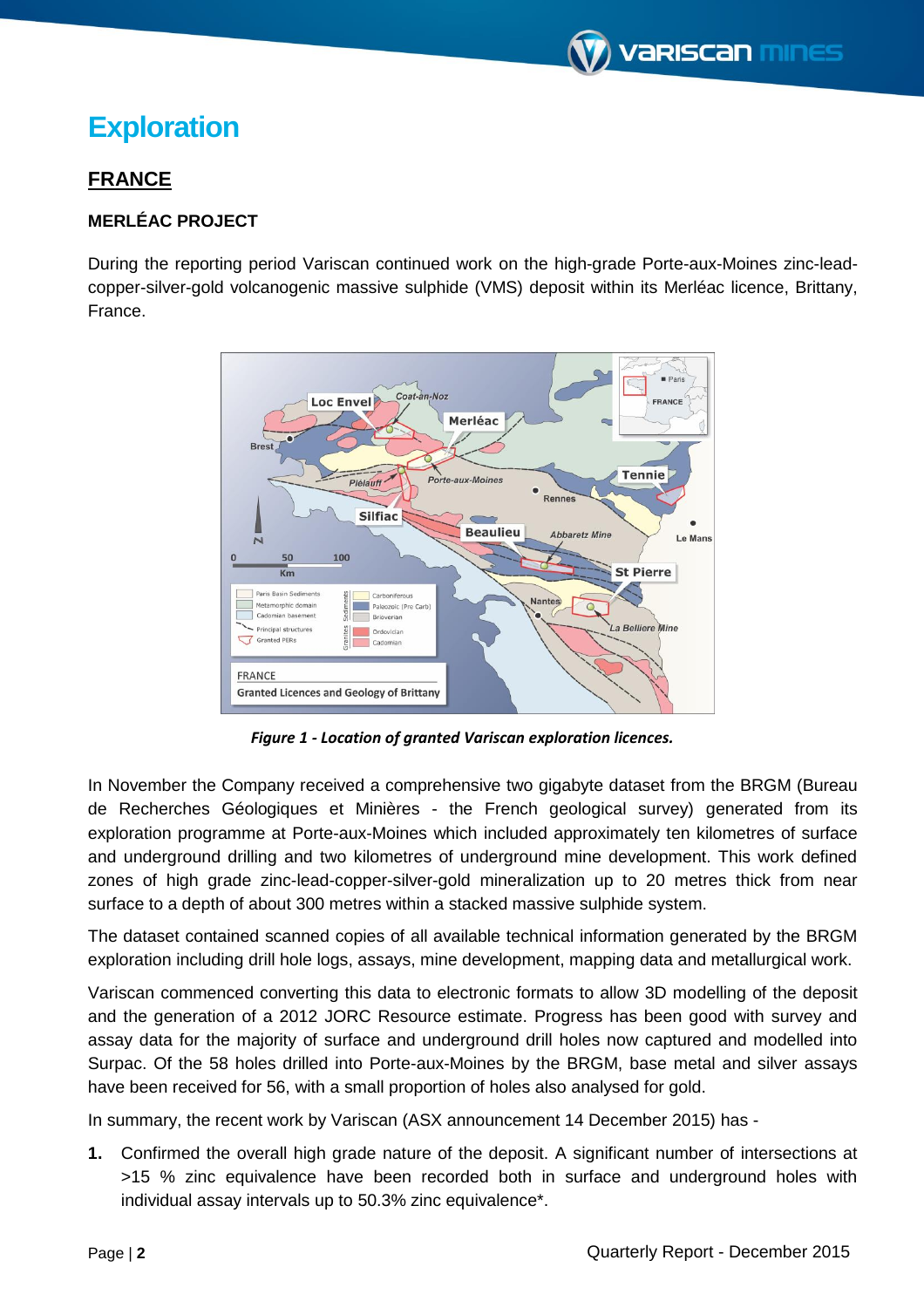These include -

- **27.0 metres @ 14.0% zinc, 3.3% lead, 0.8% copper, 161.4 g/t silver, 0.8 g/t gold from 143.5 metres (26.0% Zn Eq\*) in PAM14 (Figures 2 and 3).**
- **12.5 metres @ 11.3% zinc, 2.7% lead, 2.5% copper, 157 g/t silver from 49 metres (24.2% Zn Eq\*) in SF08.**
- **19.0 metres @ 9.5% zinc, 1.7% lead, 1.2% copper, 103.3 g/t silver from 15 metres (17.6% Zn Eq\*) in SF12.**
- **8.5 metres @ 14.5% zinc, 3.4% lead, 1.6% copper, 144.2 g/t silver from 99.5 metres (27.2% Zn Eq\*) in SF27.**
- **2.** Indicated mineralisation may extend over a strike length of more than 300 metres, with a recent VTEM survey by Variscan suggesting possible extensions outside the drilled area to the west (ASX announcement 28 September 2015).
- **3.** Confirmed a zone of thick, high grade mineralisation from around -150 metres to -250 meters below the surface (Figure 1).
- **4.** Highlighted the good data density (drill hole intercepts and underground cross-cuts) within the main mineralised envelope, enhancing the likely reliability of geological interpretations and resource models.



*Figure 2: Location of PAM14, PAM16 and other surface holes into the Porte-aux-Moines deposit. The geological interpretation comes from BRGM reports.*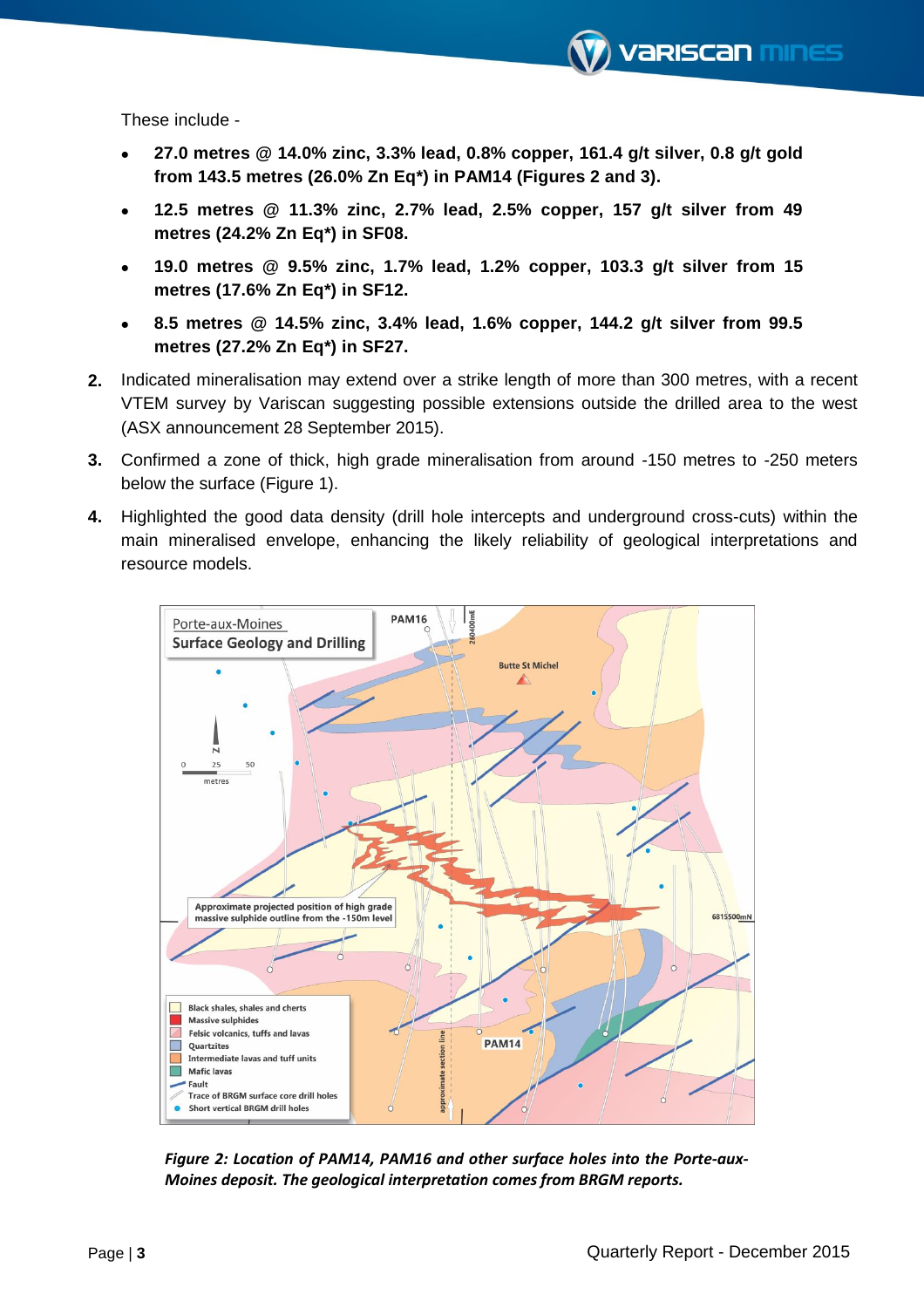



*Figure 3 - Cross section through the Porte-aux-Moines deposit highlighting the high grade BRGM assays in PAM14. The gold values in PAM14 are incomplete - the actual gold grades are likely to be higher. Assays from PAM16 (light grey background) are from ALS Geochemistry and were reported 20 July 2015. The geological interpretation comes from BRGM reports.* 

Variscan's recent re-sampling of core holes PAM5, 8 and 16 has confirmed the good quality of previous BRGM base and precious metal assaying, detecting little variation between results from the BRGM and ALS Geochemistry. This provides high confidence in the veracity and accuracy of the remaining BRGM drill hole and mine development assays to allow calculation of a Resource to 2012 JORC standards. This work has commenced and it is planned that the database and 3D wireframes of geology and mineralisation will be provided to an independent consultancy group for resource estimation shortly.

*\*Note - The Zinc Equivalent is based on zinc (US\$1,800 per tonne), lead (US\$1,800 per tonne), copper (US\$5,600 per tonne), silver (US\$15 per ounce) and gold (US\$1,150 per ounce). The zinc equivalent calculation represents the total metal value for each metal, multiplied by a price based conversion factor, summed and expressed in equivalent zinc percent per tonne. These results are exploration results only and no allowance is made for recovery losses that may occur should mining eventually result. Nevertheless, it is the Company's opinion that all the elements included in the metal equivalents calculation have good potential to be recovered as is commonly the case for similar VMS deposits worldwide. The zinc equivalent calculation is intended as an indicative value only.*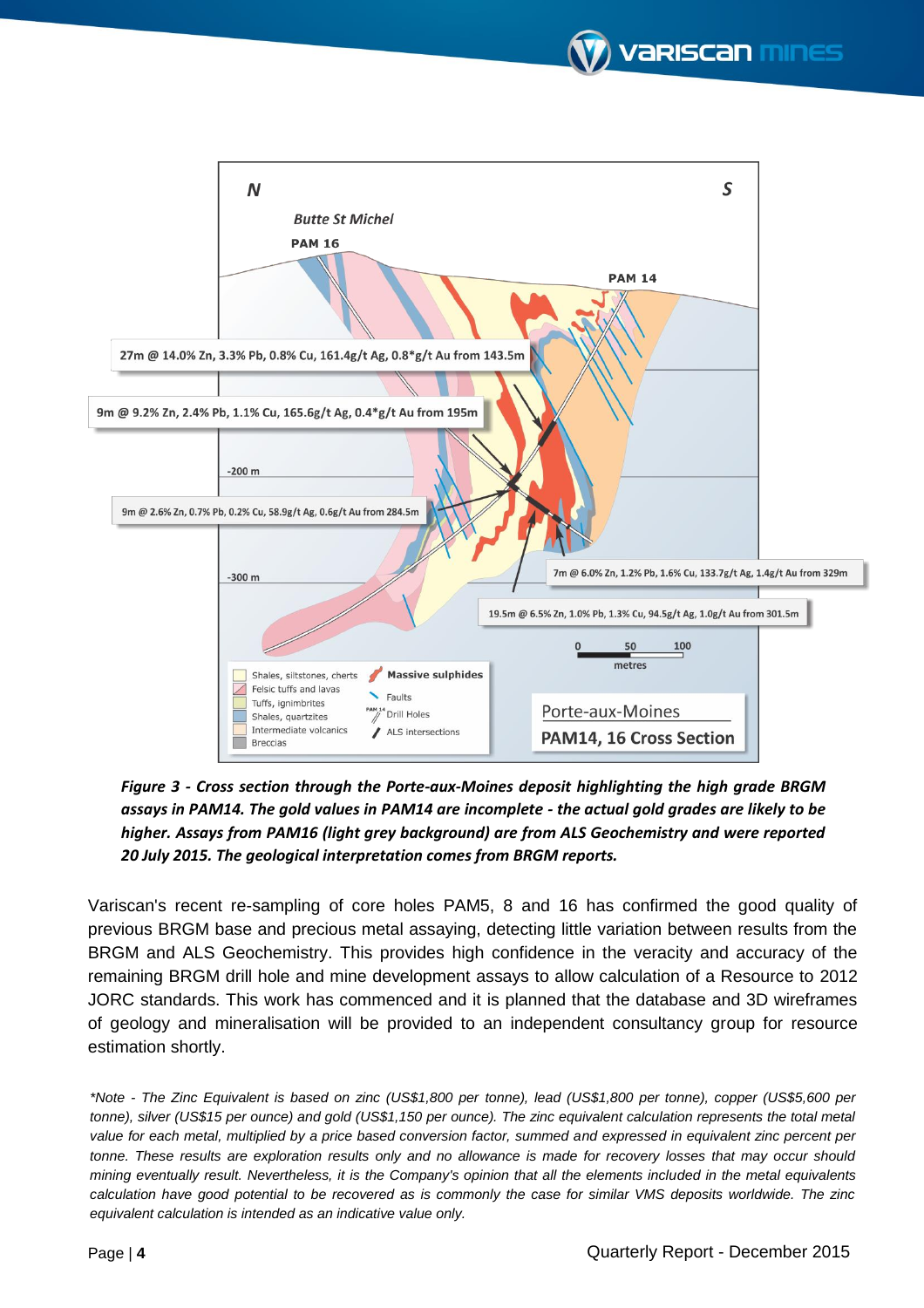

#### **OTHER LICENCE APPLICATIONS**

Variscan has two other applications for exploration licences in France within the approvals process, each over projects with good potential for short term resource generation and/or major new discoveries.

#### **AUSTRALIA**

Exploration activity within Variscan's Australian joint ventures was subdued for the quarter. No significant work was completed.

## **Investments**

Variscan maintains a diversified portfolio of investments within a number of ASX-listed resource companies. The key companies within the portfolio are:

- Eastern Iron Advanced iron project and potential for VMS copper-gold mineralisation in Victoria
- Silver City Minerals Exploration interests at Broken Hill, NSW and near Taupo, NZ
- Thomson Resources Large landholdings for copper, gold and tin within the Thomson and Lachlan Fold Belts, NSW

## **Business development**

Variscan continues to progress project acquisition work in France. It is currently in the advanced stages to secure additional licences within regions with demonstrated potential to host significant mineral deposits. The Company has significantly reduced its landholding of projects in both NSW and SA and has scaled back expenditure within Australia to assist in preserving its cash position.

## **Financial and Corporate**

#### **PLACEMENT AND SPP**

On 25 November 2015, Variscan Mines announced that it had secured A\$1.35 million from institutional and sophisticated investors through a share placement to enable the Company to complete a JORC Resource for its high grade Porte-aux-Moines zinc deposit in Brittany, France. The Placement was underpinned by a cornerstone investment of A\$750,000 by institutional investor Acorn Capital Limited.

Securing Acorn Capital as a cornerstone investor is considered a clear endorsement of the quality of the Company's assets and the short-term upside available at its advanced Porte-aux-Moines zinc project. Variscan welcomes Acorn as a major shareholder and looks forward to working with the group in the future.

In addition to the Placement, Variscan offered eligible shareholders the opportunity to participate in a Share Purchase Plan ("SPP") which raised an additional A\$245,000.